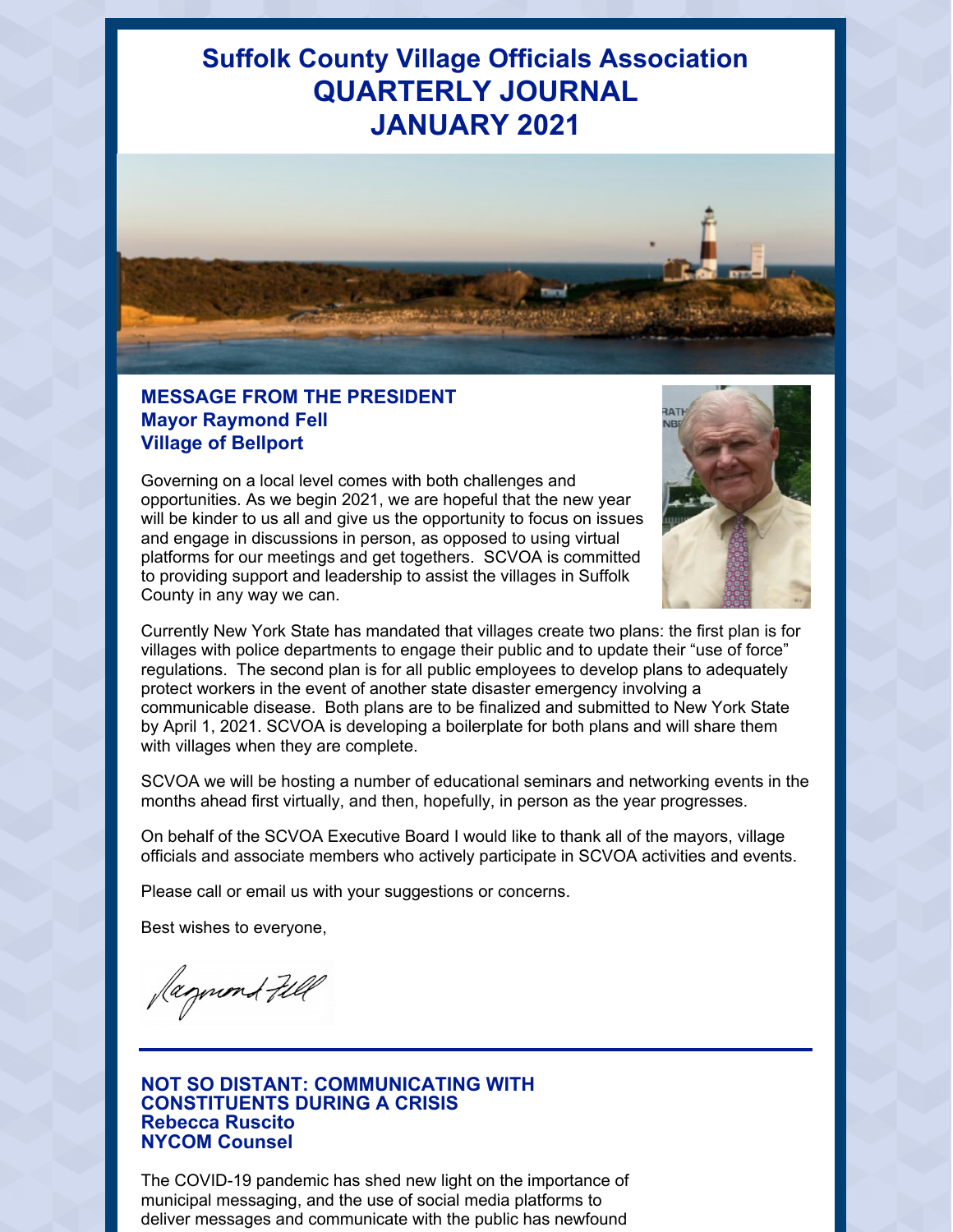relevance. This article provides central lessons for villages to inform their use of social media and ensure effective communication with residents during times of crisis.

#### Lesson #1: Be Clear, Direct, and Illustrative (Make Sure to Post Pictures)

When presenting information and guidance to the public, the most successful speakers use language that is clear, direct, and illustrative. Local officials should strive to communicate during times of crisis in a way that represents the significance and seriousness of the circumstances, but also in a way that is clear and empathetic. Social media platforms allow villages to



incorporate images and visual cues to create a more dynamic experience for the reader. A compelling picture or graph displayed on users' social media feeds may encourage them to read the entire post rather than to simply scroll past a lengthy written message.

#### Lesson #2: Social Media Accounts Create Virtual Public Squares (Don't Forget About the First Amendment)

Using social media accounts to transmit messages to the public creates a public forum when the account enables followers to comment on or reply to government posts. Consequently, content-based restrictions, burdens, or proscriptions of speech occurring in virtual public forums are likely to violate the First Amendment. Deleting disagreeable or politically charged responses is tantamount to content-based discrimination and could violate the Constitution. Blocking users from accessing government accounts has a similar result that also runs afoul of the First Amendment.

#### Lesson #3: Be Careful When Posting as a Private Citizen (Personal Social Media Pages May Be Subject to the First Amendment Too)

First Amendment forum analysis may also be implicated when a governmental actor or public official creates or controls an account that is used to conduct government business and deliver public messages. While an account held by a public official does not automatically create a public forum, the way in which the account is used by an official and made available to the public speak to the public nature of the interactive space. Therefore, when a governmental actor uses an account as a public forum, the First Amendment prohibits the exclusion of speech on the basis of the viewpoint.

#### Lesson #4: Avoid Posting Pitfalls (Adopt a Social Media Use Policy)

Ensuring that both the village and the public use social media pages properly requires the adoption of a social media use policy. The social media use policy should articulate the rules of conduct for public comment on the government's official social media pages. The policy should be posted on the municipal website and, to the extent practicable, made accessible on each of the social media accounts used by the local government. Ensuring social media use policies are readily available will not only foster compliance, but also help keep social media users on notice that such regulations are in place.

#### Lesson #5: What's Posted on the Internet Lives Forever (Records Must Be Preserved in Accordance with the Record Retention Law)

The use of social media pages involves the creation and preservation of public records. All village records are subject to the Retention and Disposition Schedule for New York Local Government Records (LGS-1). The LGS-1 does not address "social media posts," but depending on the content of a given post, different retention schedules will apply.

For a more in-depth discussion of communicating to constituents during a crisis, see the June 2020 edition of the NYCOM Municipal Matters Magazine.

 $\overline{\phantom{a}}$  , where  $\overline{\phantom{a}}$ 

<sup>1</sup> Wagschal v. Skoufis, No. 19-cv-02393, 2020 WL 1033873 (SDNY March 3, 2020).

<sup>2</sup> Knight First Amendment Institute v. Trump, 928 F.3d 226 (2d Cir. 2019), hereinafter Knight II.

<sup>3</sup> *See,* Knight First Amendment Institute v. Trump, 302 F.Supp.3d 541, 569-570. (2018).

<sup>4</sup> Id. at 566.

<sup>5</sup> Knight II, *supra* note 2, at 237.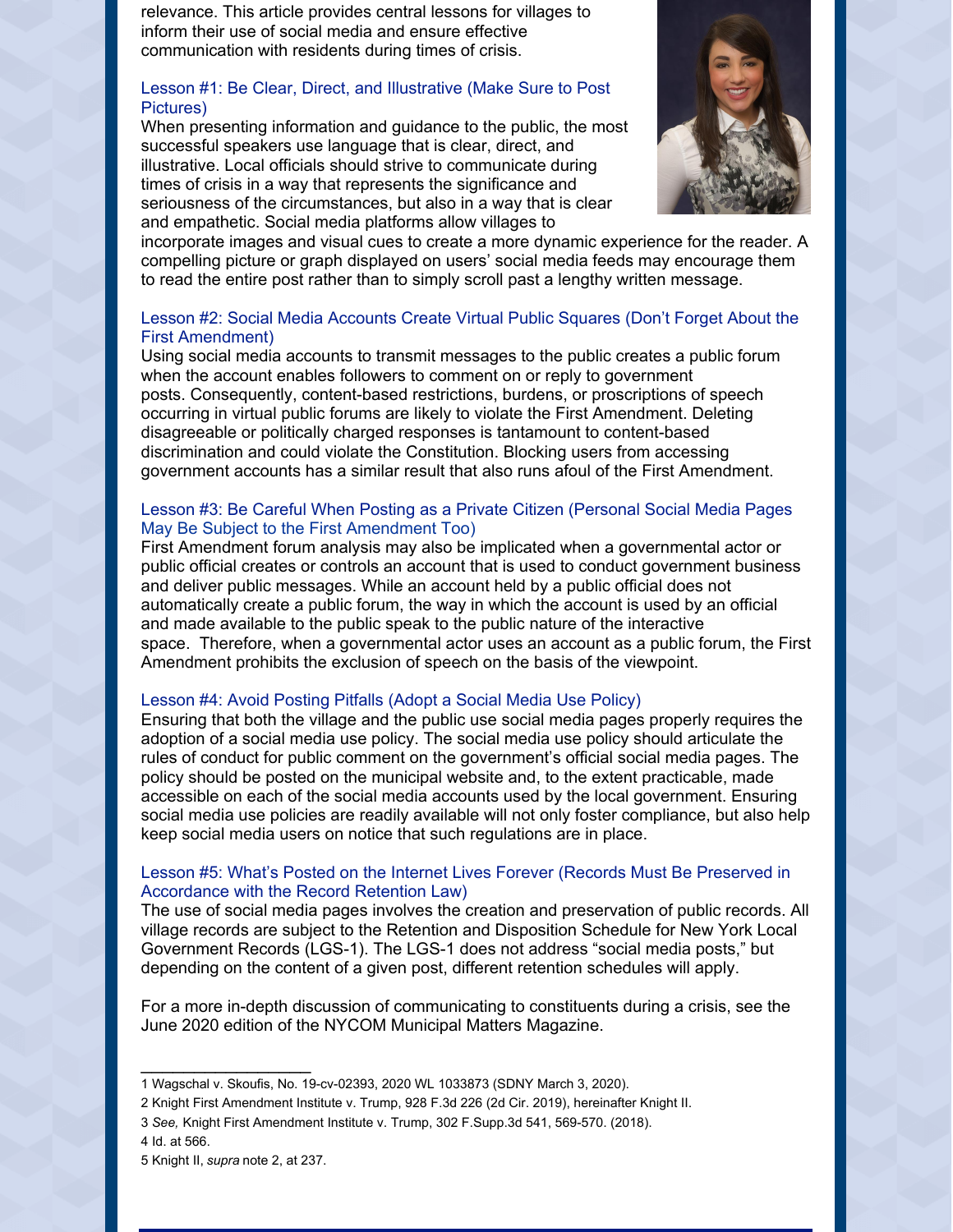#### **MEET VILLAGE OF AMITYVILLE MAYOR DENNIS SIRY**

Dennis Siry has been mayor of the Village of Amityville since 2017. Prior to serving as mayor, he was elected as a trustee and was also a member of the Amityville Zoning Board of Appeals, including six years as chairman, and a member of the Amityville Code Revision Committee. A retired Lieutenant of the New York City Fire Department whose career spanned 30 years, most



recently he was assigned to its Specialized Marine Operations Unit.

Throughout his term as mayor, Dennis has been a proponent of sustainability and fiscal responsibility. He instituted a village-wide conversion to LED streetlights and achieved NYSERDA Clean Energy Community status. His team's sound budgetary management earned the village a two-step increase in its S&P bond rating and an upgrade to its Moody's rating. He looks forward to working with businesses, facilitating new residential options to meet the unmet need for high-quality rental housing, and making environmentally sound, transit-oriented improvements. These include the 117-unit Village by the Bay and the 338-unit AvalonBay complex on the former Brunswick Hospital property. Both of these properties will anchor Amityville's new transit-oriented district and contribute greatly to downtown revitalization. Mayor Siry has also improved the Amityville Beach facilities and has secured state funding to beautify Route 110 and create a safer, more welcoming entrance to the village.

Mayor Siry is a great champion of events that bring Amityville's residents together and celebrate what makes the village special. Prior to the COVID-19 pandemic, the village hosted several popular annual events, including a July 3 rd family fun day street carnival and beach blast. This year's gatherings included drive-in movies and concerts at the village beach which allowed for social distancing. In September, Mayor Siry worked with the Town of Babylon and the Babylon Citizens Council on the Arts (BACCA) to host the first live drive-in concert of its kind in Babylon, showcasing a diverse line-up of homegrown musical talent and encouraging local dining and shopping.

Mayor Siry is admired for his friendly and casual approach to the business of the village. He routinely goes out of his way to strike up conversations with residents and business owners. Whether he is working with community service organizations, is visiting local school children to teach them about civic responsibility or marching alongside veterans at the Memorial Day parade, Mayor Siry values the people and traditions of Amityville, and contributes greatly to Amityville's reputation as the "Friendly Village by the Bay."

Mayor Siry is a member of the Executive Board of SCVOA and currently serves as and vice President. He is an avid guitar player and music lover who is always up for a day at the beach or a round of golf for charity. An Amityville resident since 1970, Dennis has been married for 34 years to Nancy Mae (Kretz) and is the proud father of three adult children. His large extended family has lived in Amityville for generations and many are active in the community.

#### **COUNSEL'S CORNER**

**SERVICE ANIMALS & AMERICANS WITH DISABILITIES ACT: DO "EMOTIONAL SUPPORT" ANIMALS QUALIFY FOR SPECIAL STATUS? Hon. Peter A. Bee, Esq. Jason Greenfield, Esq. Bee Ready Fishbein Hatter & Donovan**

The adage goes, "A dog is a man's best friend." But suppose that is all the dog is … a comforting friend? In other words, do "emotional support dogs" qualify for special status under the

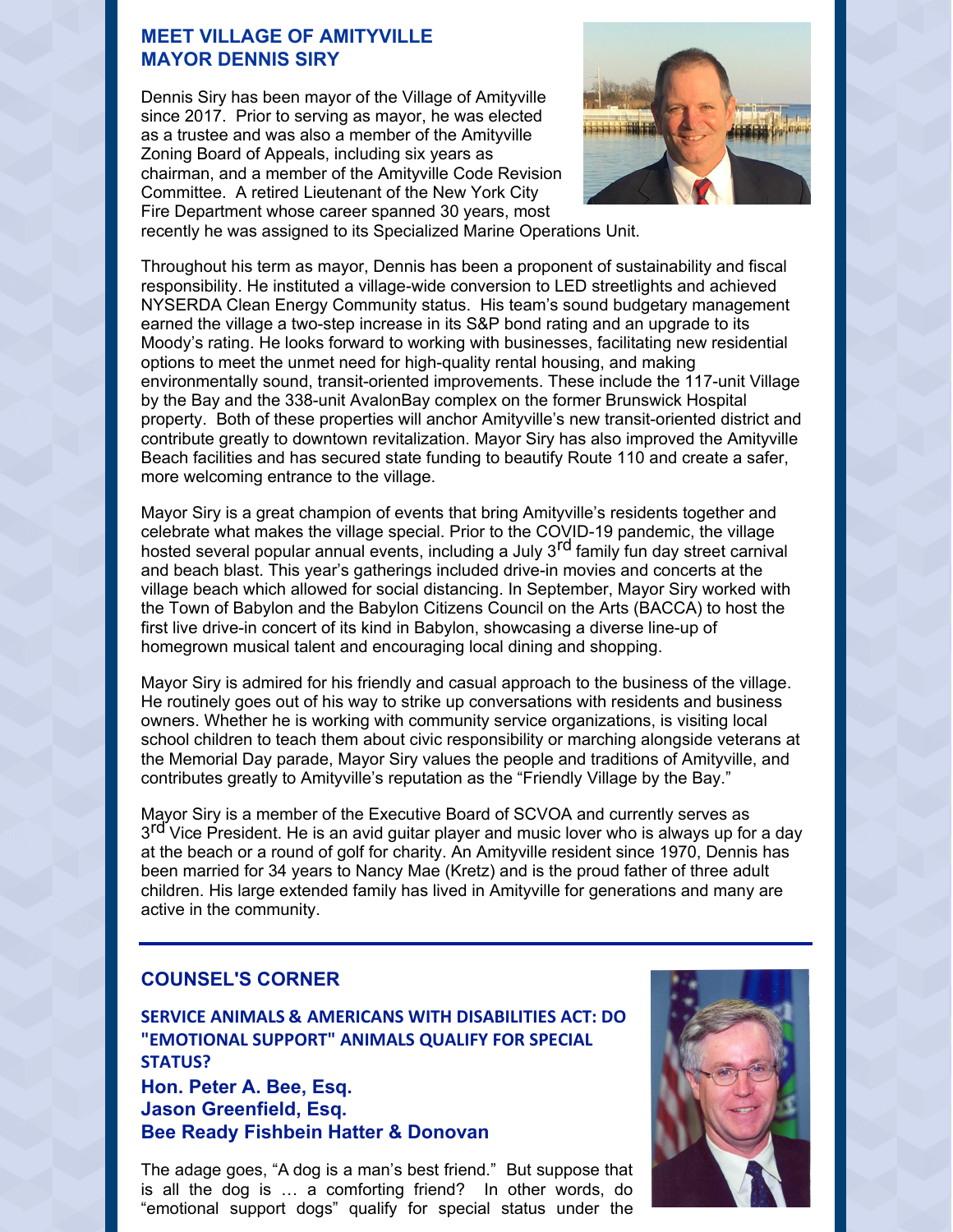Americans with Disabilities Act ("ADA")? The answer is, generally, "no!"

Under the ADA, local governments, businesses, and non-profit organizations which serve the public, must make "reasonable modifications" in their policies to accommodate people with disabilities. This extends to allowing disabled individuals to be accompanied by service animals in all public facilities. However, "service animals" are defined as "any dog that is individually trained to do work or perform tasks for the benefit of an individual with a disability. The work or tasks performed by a service animal must be directly related to the individual's disability."

A dog whose sole function is to provide comfort or emotional support generally does not qualify as a service animal under the ADA, the New York State Civil Rights Law, or the New York State Human Rights Law. While an exception exists under the federal Fair Housing Act, in which housing providers must consider reasonable accommodations for disabled individuals who seek to use a dog for emotional comfort, that exception is generally inapplicable to villages since most villages are not "housing providers."

When it is not obvious whether a given dog is a qualified "service animal," a party being asked to accept the dog as a "service animal" may only ask: (1) is the dog a service animal required because of a disability? and (2) what work or task has the dog been trained to perform? It is prohibited to inquire about the nature or extent of a person's disability or require documentation (such as proof that the animal has been certified, trained, or licensed as a service animal).

So while a "comfort dog" does not generally qualify as a "service animal" (except in housing situations), the law makes it (more or less) an "honor system" to determine whether Man's Best Friend does – or doesn't – qualify to join him at the restaurant for dinner!

## **FOCUS ON: SCVOA ASSOCIATE MEMBER BROWN ALTMAN & DILEO, LLP**

Brown Altman & DiLeo, LLP (BA&D) proudly enters its 14th year with great expectations and continued confidence in Long Island's future. Founded in February 2008 as Brown & Altman by partners Keith P. Brown, and David N. Altman, the firm has become a recognized leader in the legal and business community. The firm and its clients also benefit from the guidance of



partner Michael J. DiLeo, who joined the firm in March 2009, and whose name, this past year, was added to the firm's masthead. In addition, in November 2020, partner Keith P. Brown became a newly elected member of the New York State Assembly, serving the 12th District. Strategically positioned, BA&D welcomes the opportunity to continue its service as a valued resource for Suffolk County's municipalities and its clients.

BA&D provides a broad range of legal services, with its focus on commercial real estate and municipal law. The firm's practice spans the breadth of Long Island, with projects in many of Suffolk County and Nassau County's towns and villages. BA&D's principal areas of practice include land use and zoning, transactional real estate, lender representation, commercial leasing, commercial litigation and corporate work. The firm also works closely with local municipalities to foster cooperation with developers, resulting in completed projects that are a recognized benefit to the community.

BA&D's entrepreneurial approach to business has further broadened the firm's connection to Long Island. The firm is a proponent of alternative energy development, recognizing its benefits to local municipalities and their residents, working with developers in Suffolk County and Nassau County to diversify the Island's energy resources. In addition, BA&D also works closely with the food and beverage industry, recognizing the geographic importance of Long Island and its growers, producers and manufacturers.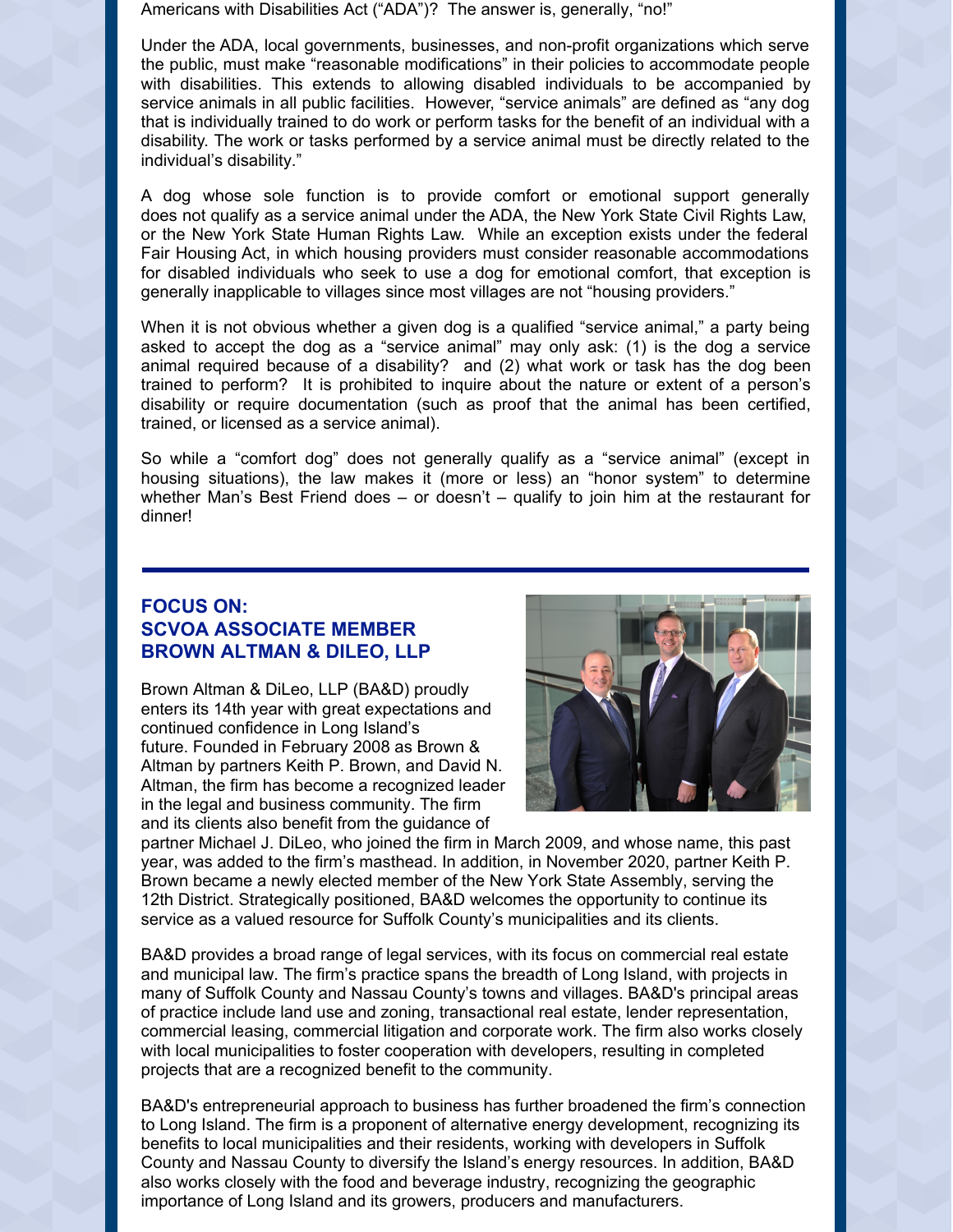The firm has been an associate member of SCVOA for eight years and actively participates in the organization's programs and events. For the past four years, BA&D partner David N. Altman has been a presenter at SCVOA's semi-annual continuing education seminars. BA&D highly values its relationship with SCVOA and we offer our gratitude to be of service to its members and associate members.

*PHOTO: Pictured from left to right are firm partners David N. Altman, Keith P. Brown and Michael J. DiLeo*

### WELCOME TO OUR NEWEST ASSOCIATE MEMBER!

### **Cameron Engineering & Associates**

*Cameron Engineering is a full service consulting engineering and planning firm founded in 1985. The firm is comprised of experienced and qualified engineers, landscape architects, planners, facility operators, and environmental scientists dedicated to providing professional, timely and responsive services to our clients.*

*See full list of our Associate Members below*

## **REMINDER TO ALL VILLAGES:**

## **NEW YORK STATE REQUIRES THAT YOUR POLICE REFORM PLAN & EMERGENCY HEALTH PLAN BE COMPLETED BY APRIL 1, 2021**

*For more information, contact SCVOA at mail@scvoa.com*

## **SCVOA EXECUTIVE BOARD**

**President** Hon. Raymond Fell Mayor, Village of Bellport

**1st Vice President** Hon. Jean M. Thatcher Mayor, Lloyd Harbor

**2nd Vice President** Hon. Robert J. Scottaline Mayor, Village of Lake Grove

**3rd Vice President** Hon. Dennis Siry Mayor, Village of Amityville

**Treasurer** Hon. Kathleen Mulcahy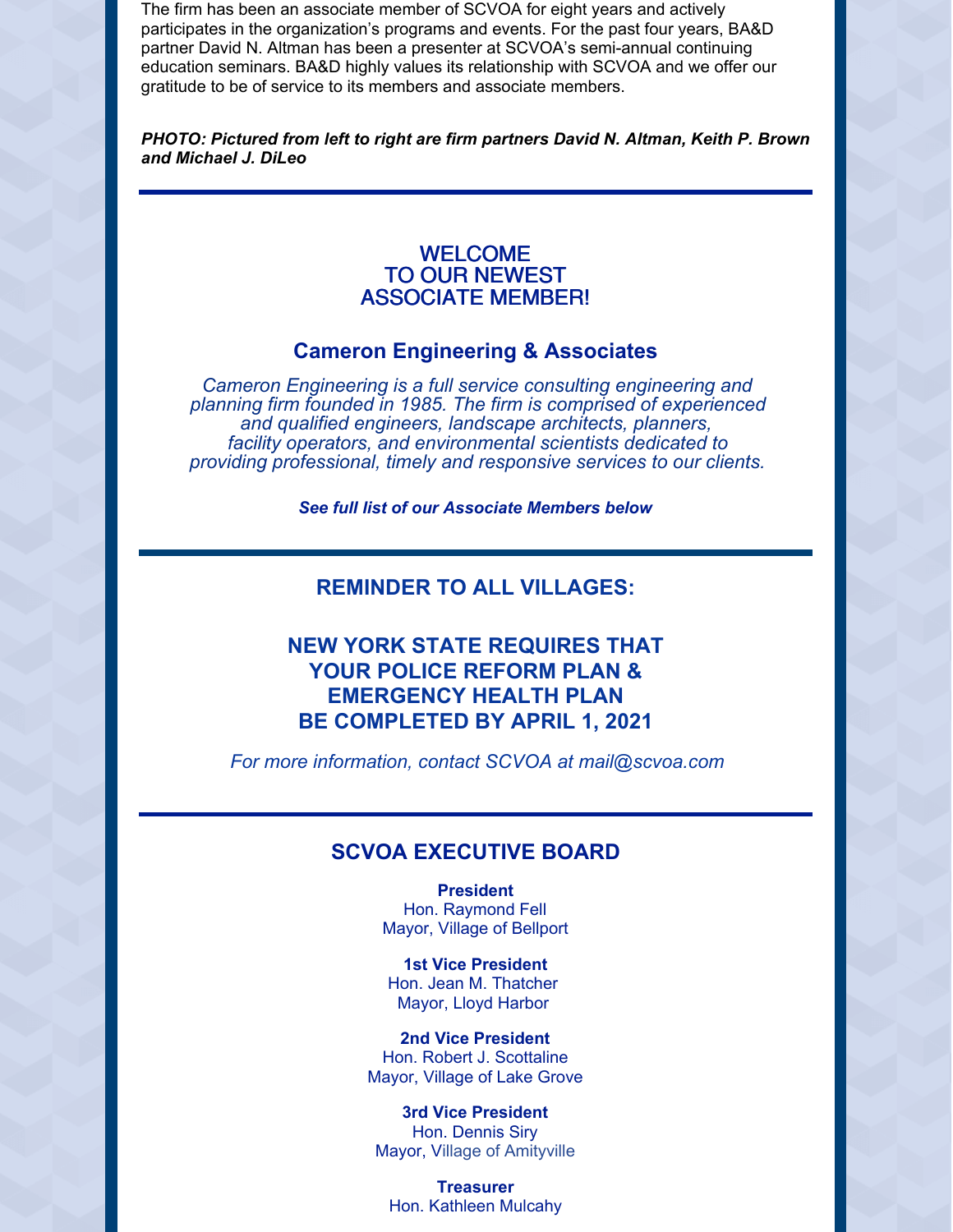Mayor, Village of Sag Harbor

**Secretary** Hon. Mary Adams Mayor, Village of Babylon

**Immediate Past President** Hon. Richard B. Smith Mayor, Village of Nissequogue

**Past President** Hon. Allan M. Dorman Mayor, Village of Islandia

**Past President** Hon. Paul V. Pontieri Mayor, Village of Patchogue

**President Emeritus** Hon. Paul Rickenbach, Jr. Former Mayor, Village of East Hampton

**Executive Director** Hon. Paul J. Tonna Former Suffolk County Presiding Officer

**Counsel** Peter A. Bee, Esq. Bee Ready Fishbein Hatter & Donovan Former Mayor, Village of Garden City

## *With great appreciation to our* **SCVOA ASSOCIATE MEMBERS**

**7-Eleven.** Contact: Sean O'Neill, Sean.o'neill@7-11.com Convenience store business.

**R.S. Abrams & Co.** Contact: Marianne Van Duyne, mvanduyne@rsabrams.com Accounting and consulting firm primarily serving school districts, not-for-proft groups, and state & local governments.

**Absolute Auctions & Realty.** Contact: Philip Gableman, info@aarauctions.com A leader in the auction industry of both real and personal property assets for over 70 years.

**Albrecht, Viggiano, Zureck & Company (AVZ).** Contact: Jeff Davoli, jdavoli@avz.com Certified public accounting firm.

**Altice USA.** Contact: Frank Alleva,Francis.alleva@alticeusa.com Communications and media company.

**Amato Law Group.** Contact: Andrea Rothamel, arothamel@amatofirm.com Law firm focusing on land use, zoning, real estate, lending, environment, telecommunications, commercial litigation.

**American Red Cross LI.** Contact: Neela Lockel, neela-lockel@redcross.org. Serves more than 2.8 million people on LI, responding to emergencies and disasters across the region.

**Arthur J. Gallagher Risk Management Services.** Contact: Philip C. Westerman, phil\_westerman@ajg.com Provides highly specialized public sector risk management and insurance solutions.

**AT&T.** Contact: Brandon V. Ray, brandon.ray.1@att.com International telecommunications company.

**AvalonBay Communities Inc.** Contact: Michael Adamo, michael\_adamo@avalonbay.com Real estate investment trust focused on developing apartment communities in high barrier-to-entry markets.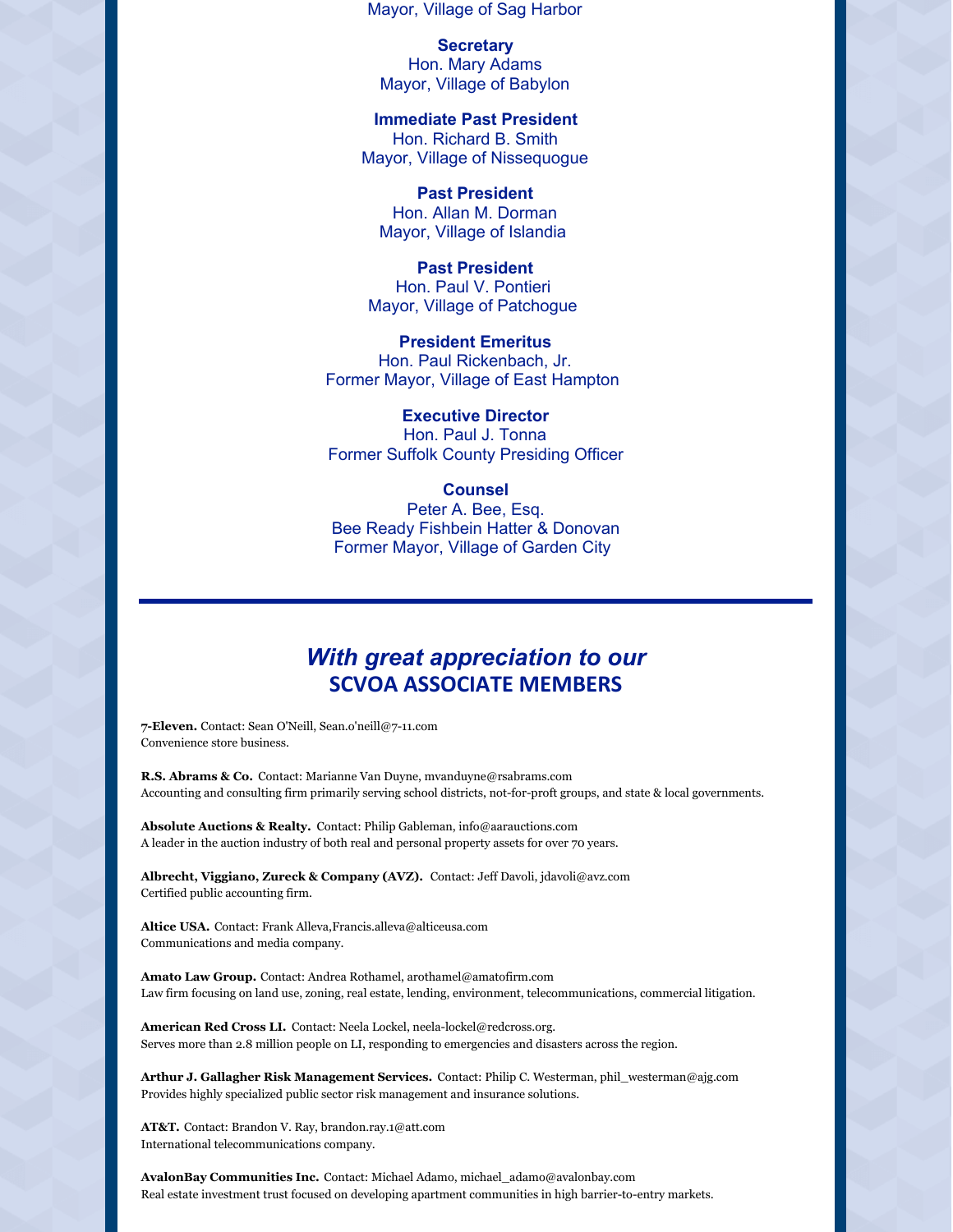**Town of Babylon IDA.** Contact: Matthew McDonough, mmcdonough@babylonida.org Town of Babylon's central vehicle for economic development.

**Bee Ready Fishbein Hatter & Donovan.** Contact: Peter Bee, Esq, pbee@beereadylaw.com Law firm focused on representing local government entities.

**Belfor Property Restoration.** Contact: Michael A. Loguercio Jr., michael.loguercio@us.belfor.com Provides disaster restoration and emergency response services.

**Brown, Altman & DiLeo, LLP.** Contact: David N. Altman, Esq, altman@brownaltman.com Law firm focusing on all phases ofcommercial real estate and municipal law.

**Cameron Engineering.** Contact: John Cameron, jcameron@cameronengineering.com A full service consulting engineering and planning firm founded in 1985.

**Community Development Corp of LI.** Contact: Gwen O'Shea, goshea@cdcli.org. Regional non-profit organization formed to help create affordable housing opportunities.

**Comp Alliance.** Contact: John Triessel, jtriessel@wrightinsurance.com Provides comprehensive workers' compensation coverage and services to New York's municipalities and schools.

**Corporate Synergies Group.** Contact: Bryan McManaway, Bryan.McManaway@corpsyn.com A national employee benefits brokerage and health & welfare consultancy.

**Law Offices of Mark Cuthbertson.** Contact: Mark Cuthbertson, Esq, mcuthbertson@cuthbertsonlaw.com Represents municipalities, community development agencies, and zoning applicants in all phases of land use development.

**Damianos Realty Group, LLC.** Contact: Cristofer Damianos, cdamianos@drgrealty.com Damianos Realty Group is a commercial real estate company.

**Delaware North.** Contact: Chuck Kilroy, ckilroy@delawarenorth.com Privately-held hospitality and food service company.

**Discovery Land Company.** Contact: Mark Hissey, mail@discoverylandco.com Private resort community development company.

**Empire BlueCross BlueShield.** Contact: Dominick Pellegrino, dominick.pellegrino@empireblue.com Largest health insurer in New York State.

**Farrell Fritz.** Contact: Anthony Guardino, Esq, aguardino@farrellfritz.com Municipal law firm focusing on zoning, real estate, and land use.

**Flushing Bank.** Contact: Thomas Buonaiuto, tbuonaiuto@flushingbank.com NYS bank providing wide range of banking and investment services.

**Fundamental Business Service, Inc.** Contact: Dennis Farrell, dfarrell@fbsnet.com Provides data management and business solutions for local municipalities.

#### **GEI Consultants, Inc., PC.**

Contacts: Errol S. Kitt, ekitt@geiconsultants.com & Gary A. Rozmus, grozmus@geiconsultants.com Provides geotechnical, environmental, coastal resources, and ecological consulting and engineering services.

**Good Energy.** Contact: Edward Carey, EdwardCarey@GoodEnergy.com Residential, commercial, and industrial energy procurement consultant and broker, and the number one designer and operator of community energy aggregations in the United States.

**H2M Architects & Engineers.** Contact: Joyce Cuggino, jcuggino@H2M.com Architectural, engineering, and environmental consulting firm.

**Hawkins Delafield & Wood, LLP.** Contact: Robert P. Smith, rsmith@hawkins.com Law firm focusing on public finance and public projects.

**Island Pump & Tank.** Contact: Joe Diandrea, JoeD@islandpumpandtank.com Provides comprehensive environmental and petroleum services to a variety of industries.

**J. R. Holzmacher PE, LLC.** Contact: J. Robert Holzmacher, bob@holzmacher.com Engineering firm servicing industry, government, municipalities, law firms, and other consulting firms.

**HomeServe USA.** Contact: Myles Meehan, myles.meehan@homeserveusa.com Independent provider of emergency repair service plans.

**Hotel Indigo East End.** Contact: Rob Salvatico, rsalvatico@jaralproperties.com Family-owned and operated hotel, restaurant and lounge.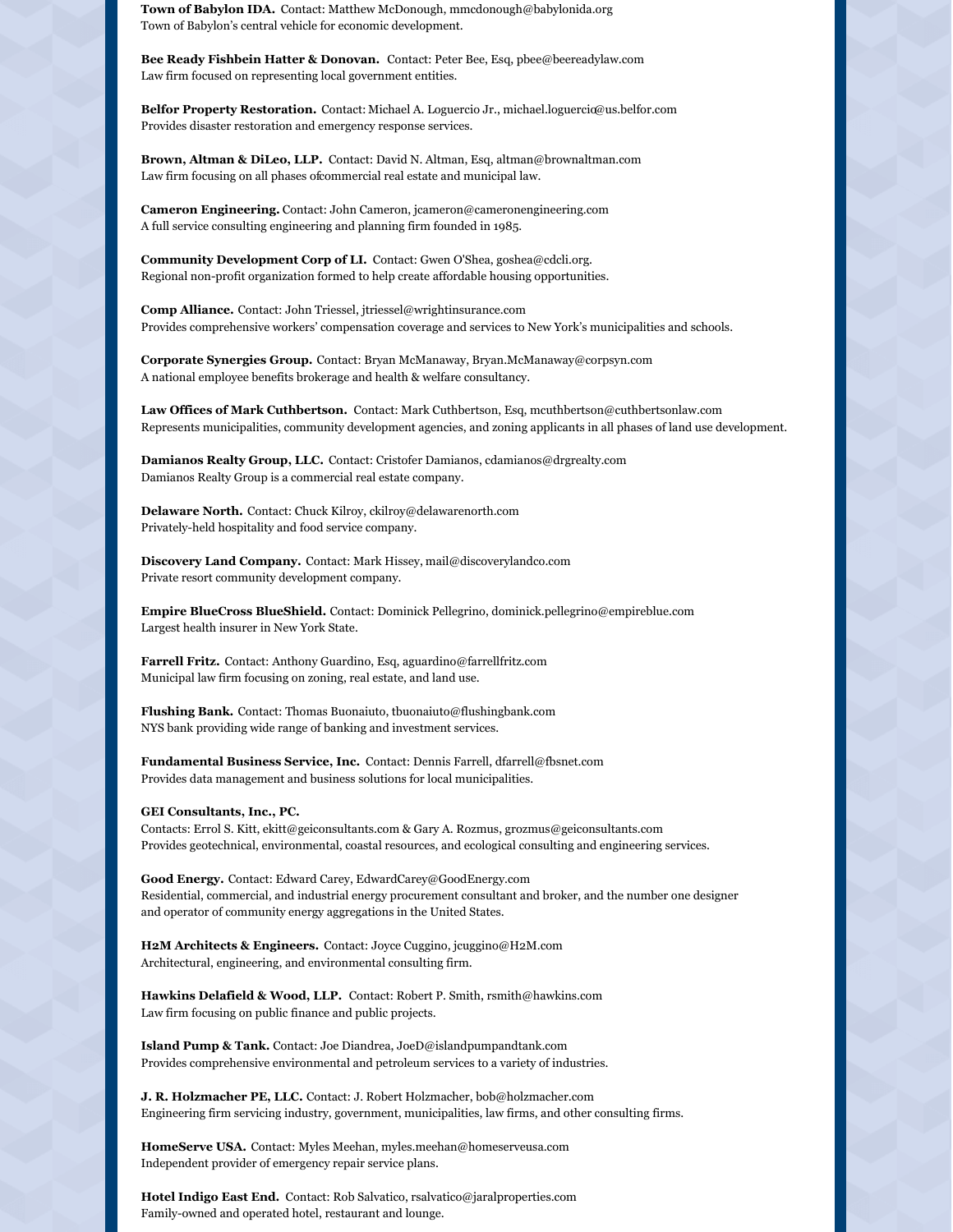**Kaufman Dolowich & Voluck LLP** . Contact: Erik Ortmann, eotmann@kdvlaw.com. Law firm known for numerous practice areas and commitment to community service.

**Lamb & Barnosky, LLP.** Contact: Eugene Barnosky, erb@lambbarnosky.com Full-service law firm.

**The Lauro Group.** Contact: Robert A. Lauro, rlauro@thelaurogroup.com Civil land use consulting firm servicing national chain developers.

**Long Island Builders Institute.** Contact: Mitch Pally, mitch@libi.org Building industry trade association of Nassau-Suffolk builders, developers, and remodelers.

**Long Island Contractors' Association (LICA).** Contact: Marc Herbst, info@licanys.org LICA represents LI's heavy construction contractors, subcontractors, suppliers and industry supporters.

**Long Island Housing Partnership, Inc.** Contact: Peter J. Elkowitz, Jr., pelkowitz@lihp.org Provides housing for low-income residents.

**Marcum LLP.** Contact: Jeffrey M. Weiner, Jeffrey.Weiner@marcumllp.com Accounting and financial advisory firm.

**Nassau County Village Officials Association (NCVOA).** Contact: Ralph J. Kreitzman, exec@ncvoa.org Not-for-profit organization representing all of Nassau County's 64 villages.

**New York Cooperative Liquid Assets Securities System (NYCLASS)** Contact: Shawn Cullinane, shawn.cullinane@newyorkclass.org Short-term, highly liquid investment fund designed specifically for the public sector.

**Joseph W. Prokop, PLLC.** Contact: Joseph W. Prokop, Esq, jwprokopesq@aol.com. Specializes in village law and represents villages as village attorney and counsel.

#### **PSEG Long Island**

Contacts: Karyn Kemp-Smith, Karyn.kemp-smith@pseg.com & Vincent Frigeria, Vincent.frigeria@pseg.com Industry-leading electric company providing service on LI and The Rockaways.

**Public Employer Risk Management Association (PERMA).** Contact: Leah Demo, ldemo@neami.com Largest self-insurance pool for public entities in New York State.

**Strategic Planning Systems Inc.** Contact: Michael Dawidziak, miked@strategic-planning.com Specializes in all aspects of direct voter contact and public opinion services.

**Suffolk County Industrial Development Agency (IDA).** Contact: Kelly Morris Promotes economic development within Suffolk County.

**Suffolk Transportation Service, Inc.** Contact: Tom McAteer, tmcateer@suffolkbus.com Provides school bus and public transportation services.

**Tate Grossman Kelly & Iaccarino, LLP.** Contact: Riccardo Iaccarino, riaccarino@bislawfirm Law firm focusing on a broad range of practice areas.

**Total Technology Solutions.** Contact: Lisa Guerin, lguerin@total.us.com Full-service IT solutions provider.

**Tritec Building Company.** Contact: Robert Loscalzo, robl@tritecre.com. Provides construction services as general contractor, construction manager, or design builder.

**U.S. Green Building Council-LI Chapter (USGBC-LI).** Contact: Daniel Busi, dbusi@usgbc-li.org Encourages and facilitates sustainable building practices on Long Island.

**VHB.** Contact: Kevin Walsh, kevinwalsh@vhb.com Provides planning, transportation, land development and environmental services along the east coast.

**Vision Risk Management Services.** Contact: Al Levy, alevy@vrmanagement services.com Provides innovative solutions to claims management.

## **REMINDER: Suffolk County COVID Municipal Updates**